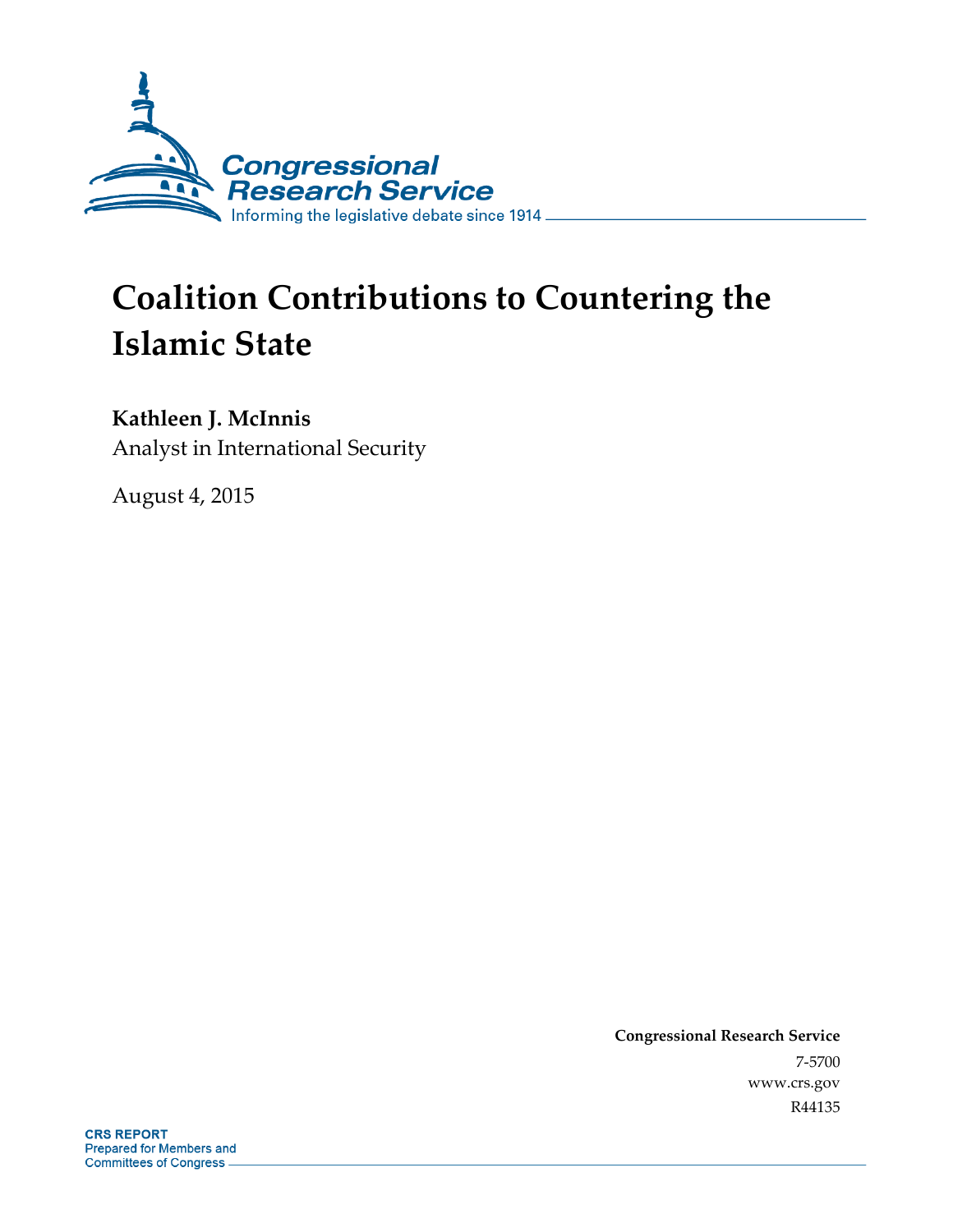## **Contents**

## **Figures**

#### **Tables**

|  | Table 1. Contributions to the Military Coalition to Defeat IS, by Country and Capability  3 |  |
|--|---------------------------------------------------------------------------------------------|--|
|  |                                                                                             |  |

#### **Contacts**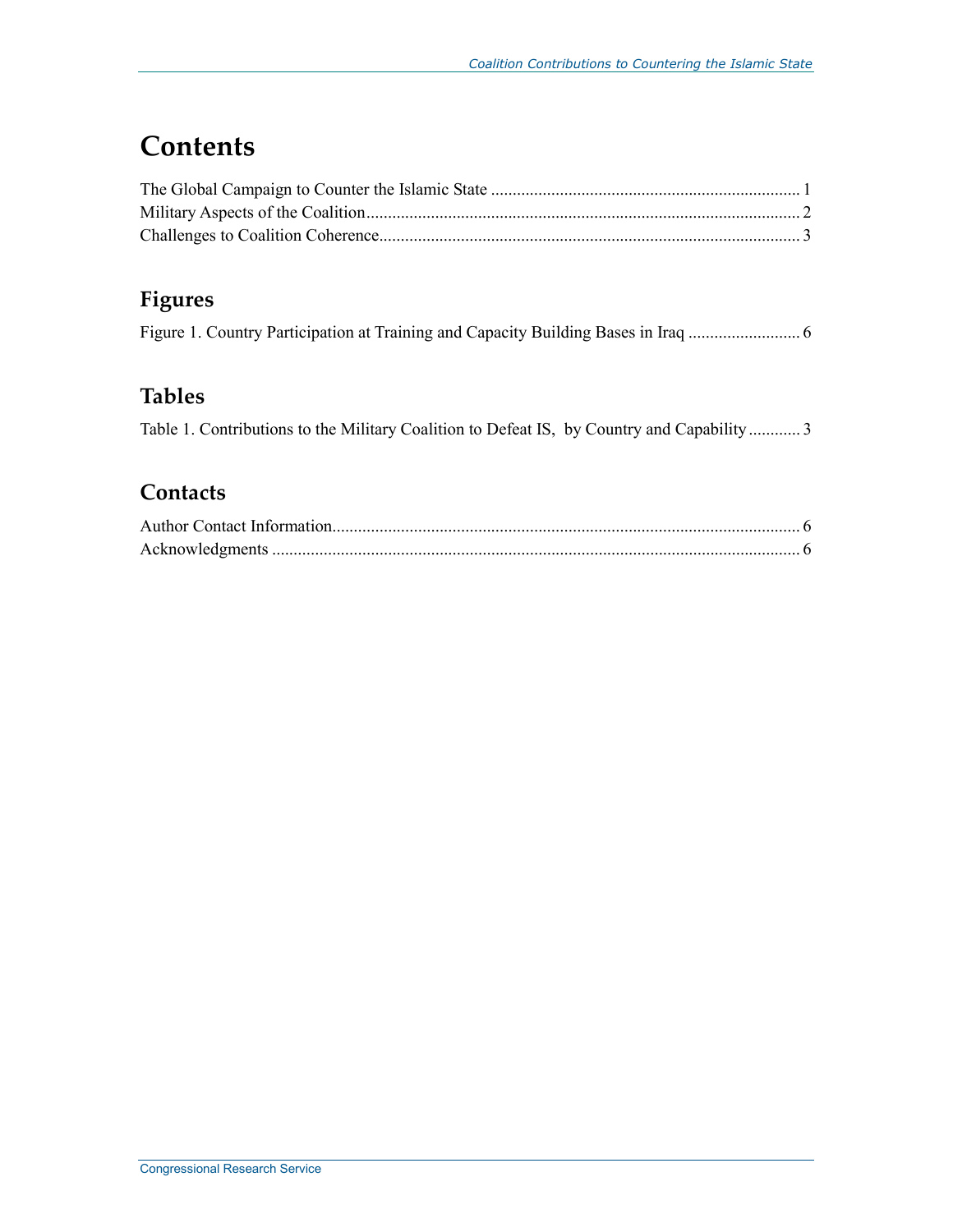## **The Global Campaign to Counter the Islamic State1**

On September 10, 2014, President Obama announced the formation of a global coalition to "degrade and ultimately defeat" the Islamic State (IS, aka the Islamic State of Iraq and the Levant, ISIL/ISIS or the Arabic acronym Daesh).<sup>2</sup> Subsequently, some 60 nations and partner organizations agreed to participate, contributing either military forces or resources (or both) to the campaign. In Brussels in December 2014, these sixty partners agreed to organize themselves along five "lines of effort,"<sup>3</sup> (by contrast, the U.S. strategy involves nine lines of effort), with at least two countries in the lead for each:<sup>4</sup>

- Supporting military operations, capacity building, and training (led by the United States and Iraq);
- Stopping the flow of foreign terrorist fighters (led by The Netherlands and Turkey);
- Cutting off IS access to financing and funding (led by Italy, the Kingdom of Saudi Arabia and the United States);
- Addressing associated humanitarian relief and crises (led by Germany and the United Arab Emirates); and
- Exposing IS' true nature (led by the United Arab Emirates, the United Kingdom, and the United States).

According to the U.S. State Department, participants in the coalition include: Albania, the Arab League, Australia, Austria, Bahrain, Belgium, Bosnia and Herzegovina, Bulgaria, Canada, Croatia, Cyprus, Czech Republic, Denmark, Egypt, Estonia, the European Union, Finland, France, Georgia, Germany, Greece, Hungary, Iceland, Iraq, Ireland, Italy, Japan, Jordan, Kosovo, Kuwait, Latvia, Lebanon, Lithuania, Luxembourg, Macedonia, Moldova, Montenegro, Morocco, The Netherlands, New Zealand, Norway, Oman, Panama, Poland, Portugal, Qatar, Republic of Korea, Romania, Saudi Arabia, Serbia, Singapore, Slovakia, Slovenia, Somalia, Spain, Sweden, Taiwan, Turkey, Ukraine, the United Arab Emirates, the United Kingdom and the United States.5 Each nation is contributing to the coalition in a manner commensurate with its national interests and comparative advantage, although reporting on nonmilitary contributions tends to be sporadic. Some illustrative examples of the kinds of counter-IS assistance countries provided as the coalition was being formed in September 2014 include: Switzerland's donation \$9 million in aid to Iraq, Belgium's contribution of 13 tons of aid to Iraq generally, Italy's contribution of \$2.5 million of weaponry (including machine guns, rocket-propelled grenades and a million rounds of ammunition), and Japan's granting of \$6 million in emergency aid to specifically help displaced people in Northern Iraq.<sup>6</sup>

<u>.</u>

<sup>1</sup> For more information on the status of efforts to defeat IS, see CRS Report R43612, *The "Islamic State" Crisis and U.S. Policy*, by Christopher M. Blanchard et al.

<sup>&</sup>lt;sup>2</sup> Testimony from Secretary of Defense Ashton Carter, House Armed Services Committee, June 17, 2015.

<sup>&</sup>lt;sup>3</sup> U.S. Department of State, "Joint statement issued by partners at the Counter-ISIL Coalition Meeting," December 3, 2014. http://www.state.gov/r/pa/prs/ps/2014/12/234627.htm

<sup>4</sup> Remarks by General John Allen, Special Presidential Envoy for the Global Coalition to Counter-ISIL, Doha, Qatar, June 3, 2015. http://www.brookings.edu/~/media/events/2015/06/01-2015-us-islamic-worldforum/060315brookingsdoha.pdf.

<sup>&</sup>lt;sup>5</sup> U.S. Department of State, Special Presidential Envoy for the Global Coalition to Counter ISIL webpage, http://www.state.gov/s/seci/.

<sup>6</sup> Sebastian Payne, "What the 60-plus members of the anti-Islamic State coalition are doing," *The Washington Post*, (continued...)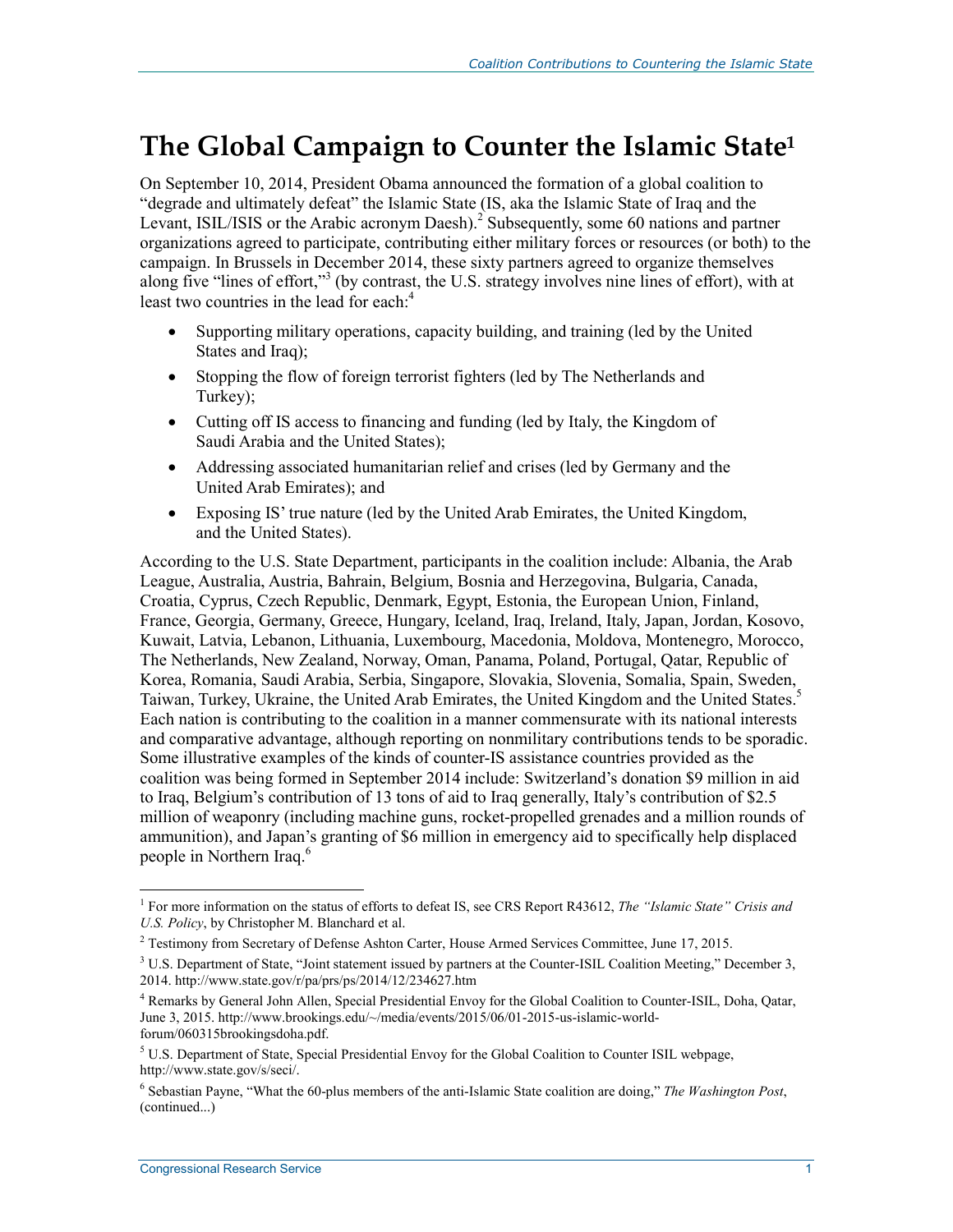## **Military Aspects of the Coalition**

Operation Inherent Resolve, the military component of the global coalition to defeat IS, began on August 8, 2014. Subsequently, according to United States Central Command and open source reporting, some 22 nations have joined the military coalition. The military campaign has two primary elements - airstrikes and training and equipping of local forces—both of which are designed to empower Iraqis and Syrians to take on the Islamic State while minimizing the number of U.S. and coalition "boots on the ground." According to the Department of Defense, the coalition has conducted upwards of 5,000 airstrikes,<sup>7</sup> destroyed 7,655 targets, and as of July 15, 2015, the United States spent \$3.21 billion on counter-IS operations.<sup>8</sup> Of note, in July 2015, Turkey expanded its participation in the coalition by taking direct military action in Syria and allowing other coalition planes to utilize Turkish airspace and bases to conduct strikes on the Islamic State in Iraq and Syria. On 31 July, at the request of the Iraqi government, NATO agreed to launch a military assistance program for Iraq which will be based out of Jordan and Turkey, and "includes measures of support in seven priority areas: advice on security sector reform; countering improvised explosive devices, explosive ordnance disposal and de-mining; civil military planning; cyber defense; military medicine and medical assistance; military training; and civil emergency planning."<sup>9</sup>

In terms of the legal basis for the coalition, several United Nations Security Council Resolutions—in particular, 2170, 2178 and 2199—call on U.N. member states to take a variety of steps (to include coalition activities such as countering terrorist financing, assisting with humanitarian relief, countering IS messaging and assisting with stabilization support), although these fall short of explicitly authorizing the use of military force against the Islamic State. Some coalition participants have cited the Iraqi Government's letter to the United Nations Security Council requesting defense assistance and stating that Iraq faces threats from IS safe havens in Syria as a further legal basis for participating in the military coalition. With respect to the U.S. contribution to the military campaign, some observers have argued that a new authorization for the use of military force  $(AUMF)$  is required;<sup>10</sup> the Obama Administration maintains that it already has the necessary legal basis to prosecute the campaign through the (2001 AUMF; P.L. 107-40), and the Authorization for Use of Military Force Against Iraq Resolution of 2002 (2002 AUMF; P.L. 107-243).<sup>11</sup> Even so, U.S. Administration officials underscore that the military campaign is only one part of the overall effort to counter IS, asserting that success depends upon the ability to make progress in nonmilitary areas.<sup>12</sup>

1

<sup>(...</sup>continued)

September 25, 2014.

<sup>7</sup> Jim Garamone, "Wormuth Stresses Whole-of-Government Approach to ISIL," *DoD News*, July 13, 2015.

<sup>&</sup>lt;sup>8</sup> U.S. Department of Defense, "Operation Inherent Resolve: Targeted Operations against ISIL Terrorists," available at: http://www.defense.gov/home/features/2014/0814\_iraq/. Accessed July 27, 2015.

<sup>&</sup>lt;sup>9</sup> North Atlantic Treaty Organization, "NATO Secretary General Statement on Defense Capacity Building Package for Iraq," July 31, 2015.

<sup>&</sup>lt;sup>10</sup> See, for example, Richard Fontaine & Vance Serchuk, "Can We Finally Get An AUMF Right? As Congress debates the war authorization against Islamic State, it should learn from past mistakes" *Politico*, February 15, 2015; Paul Kane, "Congress Split Over Ways to Face the Islamic State," *The Washington Post*, February 22, 2015.

<sup>&</sup>lt;sup>11</sup> For more information, see CRS Report R43760, *A New Authorization for Use of Military Force Against the Islamic State: Issues and Current Proposals in Brief*, by Matthew C. Weed.

<sup>&</sup>lt;sup>12</sup> Jim Garamone, "Wormuth Stresses Whole-of-Government Approach to ISIL," *DoD News*, July 13, 2015.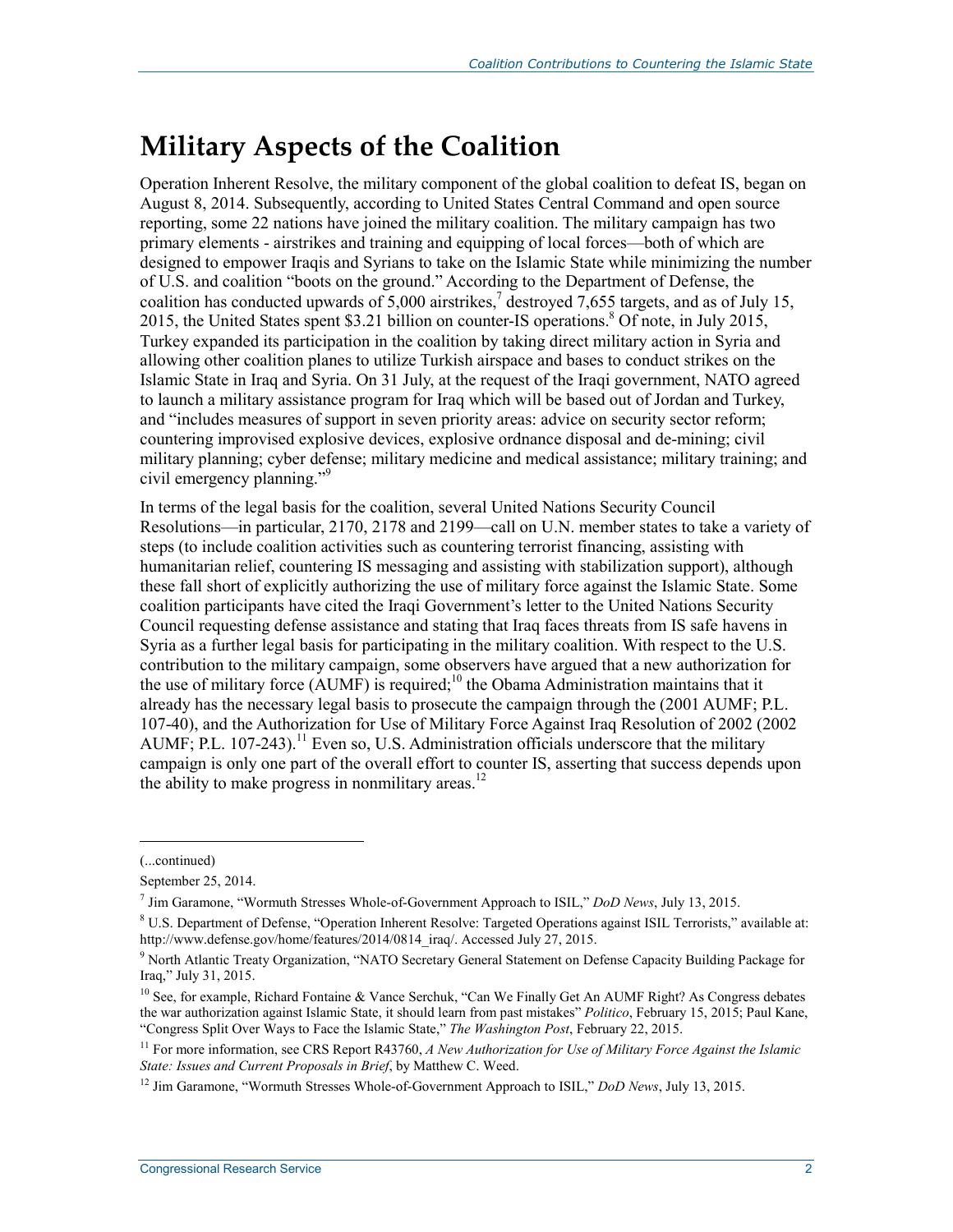## **Challenges to Coalition Coherence**

Organizing and prosecuting a coalition campaign presents a variety of challenges in addition to the military task of defeating an opponent. In the first instance, without a single authority responsible for prioritizing and adjudicating between different multinational civilian and military lines of effort, different actors often work at cross-purposes without intending to do so. These coalition coordination challenges were demonstrated in recent military campaigns (and particularly in Afghanistan). Exacerbating matters, other actors in the region—some of whom are coalition partners—have different, and often conflicting, longer-term regional geopolitical interests from those of the United States or other coalition members. This, in turn, may lead nations participating in the coalition to advance their goals and objectives in ways that might contradict each other. Finally, different participants in the coalition have different tolerances for risk, and therefore will determine "rules of engagement" (ROE), or "caveats" that can constrain the ability of military commanders from employing military force as they see fit. While navigable, all these factors can make it considerably more difficult to consolidate gains and achieve campaign success.

This brief report offers two figures. The first is a chart depicting participants in the military campaign, and what specifically each country is contributing in terms of military forces, according to open source data compiled by CRS and information provided by United States Central Command at the time of writing. The second maps the training and capacity building bases across Iraq, and key nations operating out of those bases as reported by United States Central Command and supplemented with open source reporting.

This report will be updated quarterly, or as significant changes occur regarding the coalition's composition.

|  |                  | TRAINING<br><b>MISSION</b><br><b>CONTRIBUTIONS</b> |                            | <b>AIRSTRIKE</b><br><b>CONTRIBUTIONS</b>                                                                                 |                                 |
|--|------------------|----------------------------------------------------|----------------------------|--------------------------------------------------------------------------------------------------------------------------|---------------------------------|
|  | <b>COUNTRY</b>   | <b>FOR</b><br><b>IRAQ</b>                          | <b>FOR</b><br><b>SYRIA</b> | <b>FOR IRAQ</b>                                                                                                          | <b>FOR SYRIA</b>                |
|  | <b>Australia</b> | 500a                                               | N/A                        | 6 hornet fighters, a<br>tanker aircraft, and<br>airborne control<br>plane                                                | N/A                             |
|  | <b>Bahrain</b>   | N/A                                                | N/A                        | N/A                                                                                                                      | Unspecified number<br>of planes |
|  | <b>Belgium</b>   | 35                                                 | N/A                        | Mission discontinued <sup>b</sup>                                                                                        | N/A                             |
|  | Canada           | 69                                                 | N/A                        | 530 personnel; 6 CF-188 Hornet fighter jets,<br>I CC 150 Polaris Air Transport, 2 CP-140<br>Aurora surveillance aircraft |                                 |
|  | <b>Denmark</b>   | 140                                                | N/A                        | 7 F-16 aircraft                                                                                                          | N/A                             |

#### **Table 1. Contributions to the Military Coalition to Defeat IS, by Country and Capability**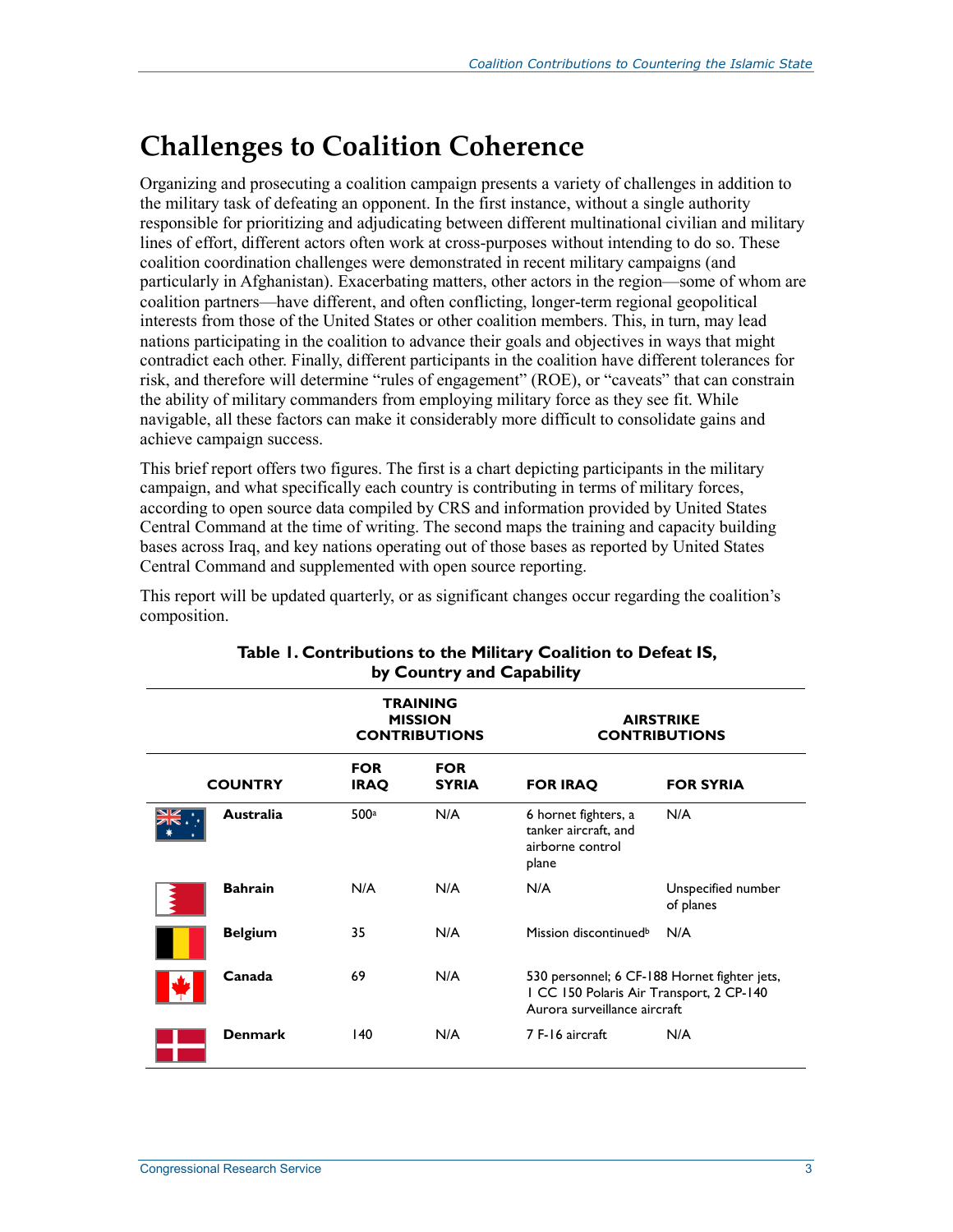|     |                      | <b>TRAINING</b><br><b>MISSION</b><br><b>CONTRIBUTIONS</b> |                            | <b>AIRSTRIKE</b><br><b>CONTRIBUTIONS</b>                                                                                                                               |                                              |
|-----|----------------------|-----------------------------------------------------------|----------------------------|------------------------------------------------------------------------------------------------------------------------------------------------------------------------|----------------------------------------------|
|     | <b>COUNTRY</b>       | <b>FOR</b><br><b>IRAQ</b>                                 | <b>FOR</b><br><b>SYRIA</b> | <b>FOR IRAQ</b>                                                                                                                                                        | <b>FOR SYRIA</b>                             |
|     | <b>France</b>        | 200                                                       | N/A                        | 6 Dassault Rafale M<br>multi role fighters,<br>6 Mirage 2000D<br>aircraft, I<br><b>Ravitailement C135</b><br>aircraft, and I<br>Atlantic 2 Maritime<br>Patrol aircraft | N/A                                          |
|     | <b>Finland</b>       | 47                                                        | N/A                        | N/A                                                                                                                                                                    | N/A                                          |
|     | <b>Great Britain</b> | 275                                                       | N/A                        | 630 personnel;<br>unspecified number<br>of Royal Air Force<br>Tornado GR4<br>Aircraft                                                                                  | Unspecified number<br>of planes <sup>c</sup> |
|     | Germany              | 100                                                       | N/A                        | N/A                                                                                                                                                                    | N/A                                          |
|     | <b>Italy</b>         | 280                                                       | N/A                        | N/A                                                                                                                                                                    | N/A                                          |
|     | Jordan               | N/A                                                       | Training<br>grounds        | Unspecified number<br>of planes                                                                                                                                        | 20 F-16 aircraft <sup>d</sup>                |
|     | <b>NATO</b>          | Unspecified<br>number of<br>troops                        | N/A                        | N/A                                                                                                                                                                    | N/A                                          |
|     | <b>New Zealand</b>   | $ 43\rangle$                                              | N/A                        | N/A                                                                                                                                                                    | N/A                                          |
|     | <b>Netherlands</b>   | 130                                                       | N/A                        | 250 personnel,<br>6 F-16 aircraft (plus 2<br>reserve aircraft) <sup>e</sup>                                                                                            | N/A                                          |
|     | Norway               | 120                                                       | $\mathsf{N}/\mathsf{A}$    | $\mathsf{N}/\mathsf{A}$                                                                                                                                                | N/A                                          |
|     | Portugal             | 30                                                        | N/A                        | N/A                                                                                                                                                                    | N/A                                          |
|     | Qatar                | N/A                                                       | Training<br>grounds        | N/A                                                                                                                                                                    | Unspecified number<br>of planes              |
| 医深膜 | Saudi Arabia         | N/A                                                       | Training<br>grounds        | N/A                                                                                                                                                                    | Unspecified number<br>of planes              |
|     | <b>Spain</b>         | 300                                                       | N/A                        | N/A                                                                                                                                                                    | N/A                                          |
|     | <b>Sweden</b>        | 35 <sup>f</sup>                                           | N/A                        | N/A                                                                                                                                                                    | N/A                                          |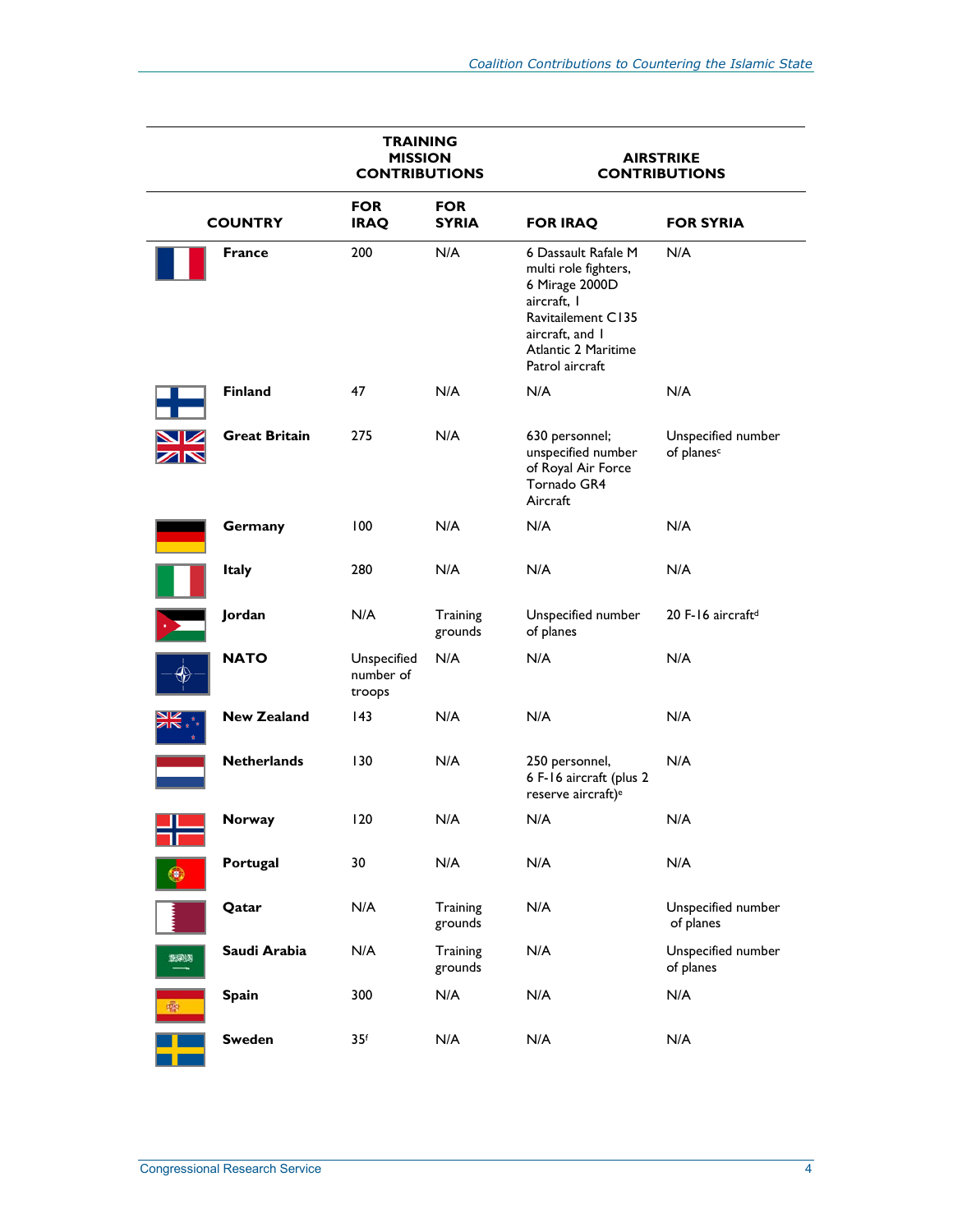|                                       | <b>TRAINING</b><br><b>MISSION</b><br><b>CONTRIBUTIONS</b> |                            | <b>AIRSTRIKE</b><br><b>CONTRIBUTIONS</b> |                                                                       |
|---------------------------------------|-----------------------------------------------------------|----------------------------|------------------------------------------|-----------------------------------------------------------------------|
| <b>COUNTRY</b>                        | <b>FOR</b><br><b>IRAQ</b>                                 | <b>FOR</b><br><b>SYRIA</b> | <b>FOR IRAQ</b>                          | <b>FOR SYRIA</b>                                                      |
| <b>Turkey</b>                         | N/A                                                       | Training<br>grounds        | N/A                                      | Long-range artillery,<br>unspecified number<br>of planes <sup>g</sup> |
| <b>United Arab</b><br><b>Emirates</b> | N/A                                                       | N/A                        | N/A                                      | 8 F-16 aircrafth                                                      |
| <b>United States</b>                  | 3.550                                                     | 700i                       | and personnel                            | Unspecified, but largest number of aircraft                           |
| Total:                                | 5,954i                                                    | 700                        |                                          |                                                                       |

**Sources:** United States Central Command data, augmented by data gathered through open source reports.

**Notes:** Country contributions are approximate due to rotations in and out of theater. These numbers are subject to rapid change based on changing circumstances.

- a. Australia recently announced that it would send 330 extra troops on a two year mission to train Iraqi soldiers, with about 200 soldiers in Iraq prior to that announcement.
- b. Belgium's contribution to the airstrikes against ISIL ended June 30, 2015, due to financial constraints. Six Belgian F-16 fighters spent nine months in Jordan.
- c. On Friday, July 17 2015, the Ministry of Defense confirmed that British pilots had taken part in military strikes in Syria, despite the fact that Parliament voted two years ago against military action there.
- d. Up to 20 F-16 aircraft participated in airstrikes against ISIL in response to the killing of a Jordanian pilot. It is unclear if this many F-16's participate in regular airstrikes against ISIL.
- e. It is unclear if all of these aircraft are for combat sorties against ISIL or if they are force protection for Dutch ground forces.
- f. The Swedish Parliament approved 35 troops to be sent to Iraq, but have stated that they are willing to raise that number to 120.
- g. Based on a recent agreement struck between the United States and Turkey on July 23, 2015.
- h. The number of F-16's is based off of press photos of the UAE squadron deployed in Jordan.
- i. The United States has pledged 400 to 700 troops to train Syrian forces. It is unclear how many forces are currently in place.
- j. Based off of the data in this chart; not including the unspecified number of troops contributed by NATO.